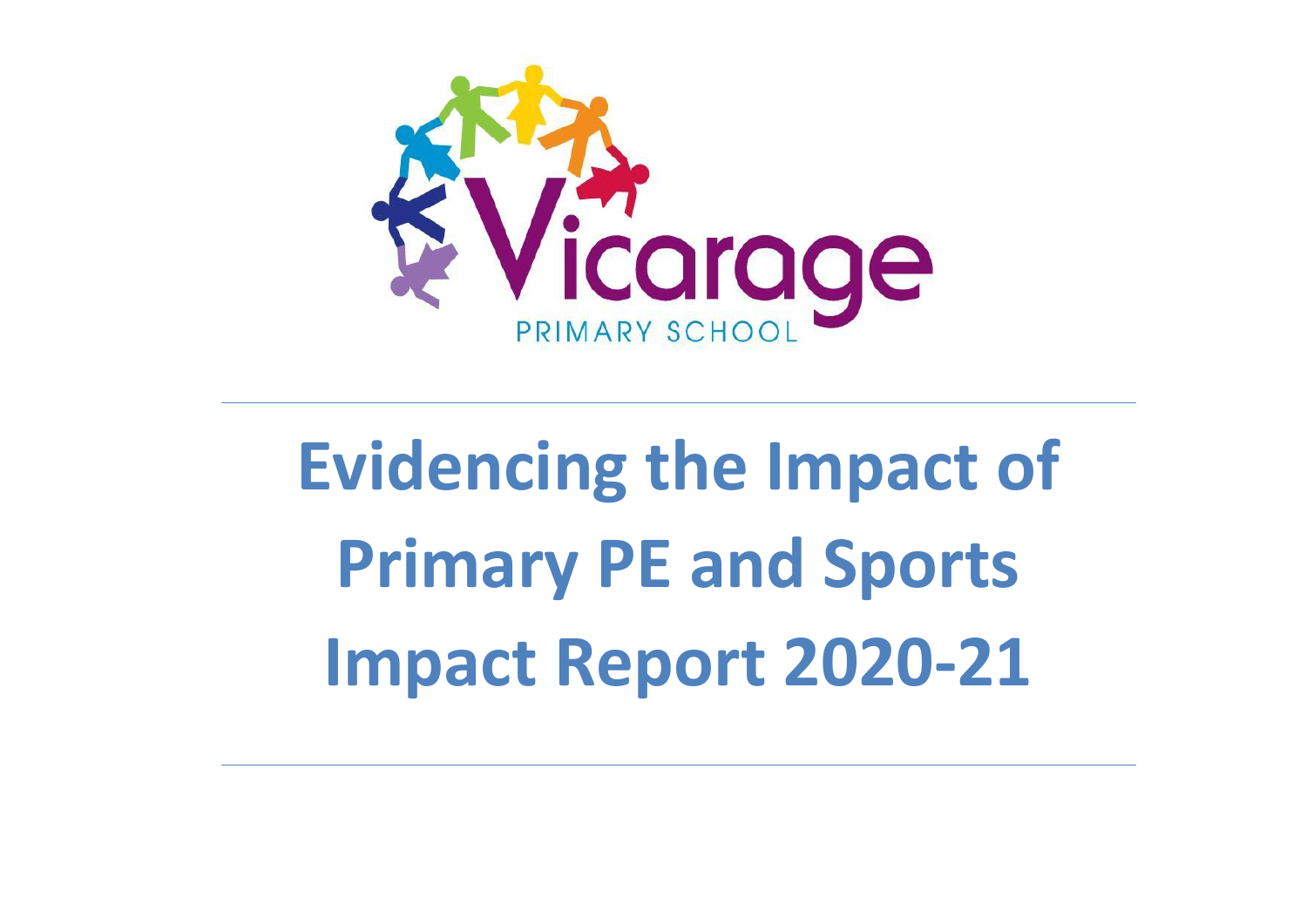## Support for review and reflection - considering the 5 key indicators from DfE, what development needs are a priority for your setting and your pupils now and why? Use the space below to reflect on previous spend and key achievements and areas

| Key achievements to date until July 2021:                                                                                                                                                                                                                                                                                                                                                                                                                      | Areas for further improvement and baseline evidence of need:                                                                                                                                                                                                                                                                                                                                                                                                                                                                                                                             |
|----------------------------------------------------------------------------------------------------------------------------------------------------------------------------------------------------------------------------------------------------------------------------------------------------------------------------------------------------------------------------------------------------------------------------------------------------------------|------------------------------------------------------------------------------------------------------------------------------------------------------------------------------------------------------------------------------------------------------------------------------------------------------------------------------------------------------------------------------------------------------------------------------------------------------------------------------------------------------------------------------------------------------------------------------------------|
| Achieved School Games Mark award<br>Learning Journey Book with evidence of competitions and PE lessons<br>New PE Curriculum - Intent statement, coverage map, progression of skills<br>Teacher CPD - increased confidence in PE teaching - Gymnastics and Dance<br>Remote learning for PE during lockdown via Google Classroom.<br>Subscribed to the Getset4PE planning scheme that will enable teachers to be more<br>confident in teaching their PE lessons. | Increase the number of children attending extra-curricular activities<br>Further develop sports leaders to support inter competitions with Langdon SSC<br>Continue to provide opportunities in competitive sport both 'inter' and 'intra'<br>school in partnership with The New Vision Trust and Langdon Sports Partnership<br>Continue to invest in Sports Resources.<br>Ensure Getset4PE plans are embedded across all year groups and feedback<br>reported to PE Lead.<br>Assessment - Pupils being more aware of Where, Why and How in regards to<br>development in their PE skills. |

| Meeting national curriculum requirements for swimming and water safety.                                                                                                                                                                                                                         |                                                                |
|-------------------------------------------------------------------------------------------------------------------------------------------------------------------------------------------------------------------------------------------------------------------------------------------------|----------------------------------------------------------------|
| What percentage of your current Year 6 cohort swim competently, confidently and proficiently over a distance of at least 25 metres?<br>N.B. Even though your pupils may swim in another year please report on their attainment on leaving<br>primary school at the end of the summer term 2020. | Unable to Ascertain due to COVID<br>restrictions 2020-21       |
| What percentage of your current Year 6 cohort use a range of strokes effectively [for example, front crawl, backstroke and breaststroke]?                                                                                                                                                       | Unable to Ascertain due to COVID<br>restrictions 2020-21       |
| What percentage of your current Year 6 cohort perform safe self-rescue in different water-based situations?                                                                                                                                                                                     | Unable to Ascertain due to COVID<br>restrictions 2020-21       |
| Schools can choose to use the Primary PE and Sport Premium to provide additional provision for swimming but this must be for activity over<br>and above the national curriculum requirements. Have you used it in this way?                                                                     | Due to Covid-19 provision for swimming has<br>not taken place. |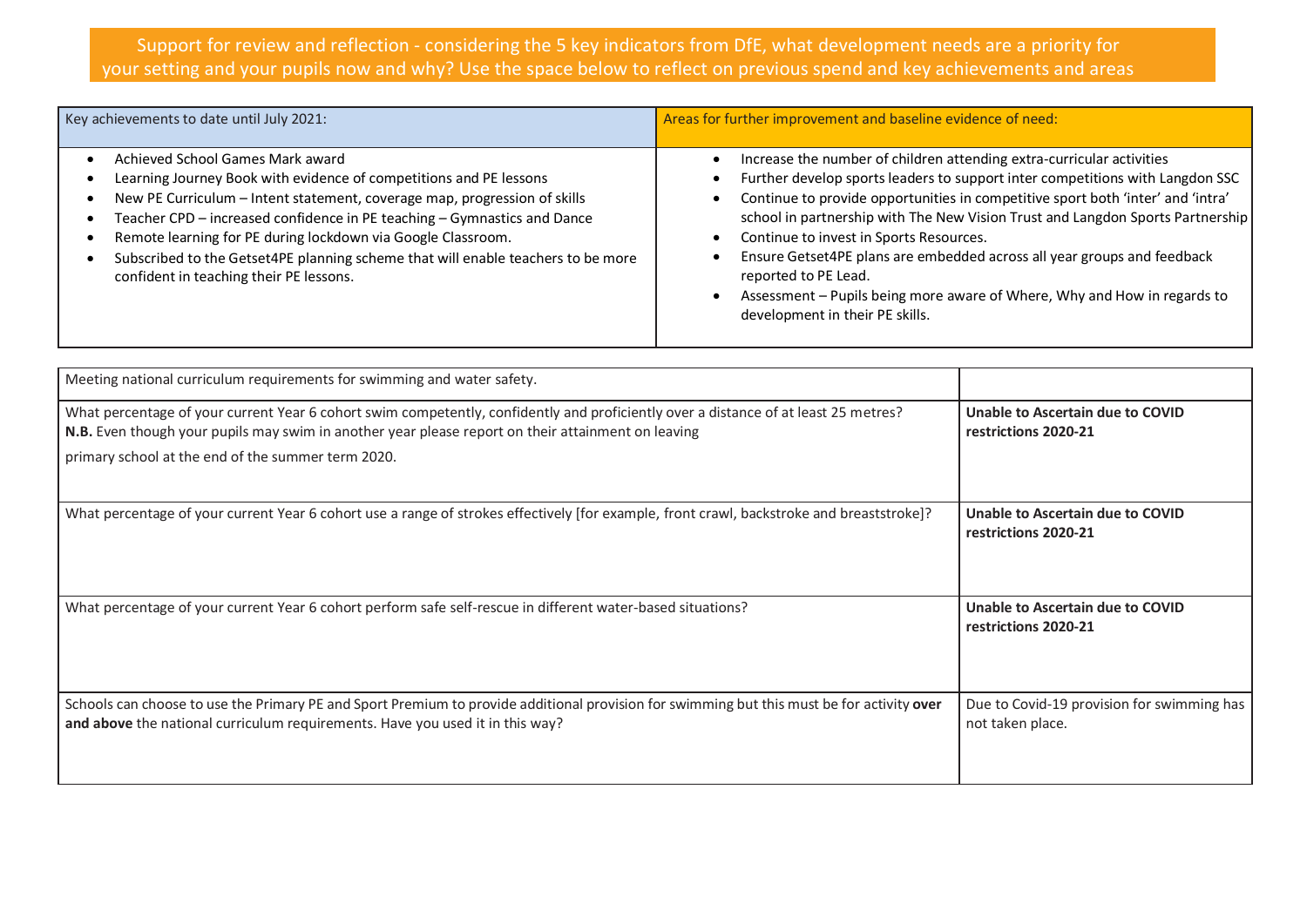## **Action Plan and Budget Tracking**

Capture your intended annual spend against the 5 key indicators. Clarify the success criteria and evidence of impact that you intend to measure to evaluate for pupils today and for the future.

| Academic Year: 2020-21                                                                                                                                                  | Total fund allocated: £23,130                                                                                                                                                                                                                                                                                                                                  |                       |                                                                                                                                                                                                                                          |                                                                                                                                                                                                          |
|-------------------------------------------------------------------------------------------------------------------------------------------------------------------------|----------------------------------------------------------------------------------------------------------------------------------------------------------------------------------------------------------------------------------------------------------------------------------------------------------------------------------------------------------------|-----------------------|------------------------------------------------------------------------------------------------------------------------------------------------------------------------------------------------------------------------------------------|----------------------------------------------------------------------------------------------------------------------------------------------------------------------------------------------------------|
| Key indicator 1: The engagement of all pupils in regular physical activity - Chief Medical Officer guidelines recommend that                                            |                                                                                                                                                                                                                                                                                                                                                                |                       |                                                                                                                                                                                                                                          | Percentage of total allocation:                                                                                                                                                                          |
| primary school pupils undertake at least 30 minutes of physical activity a day in school                                                                                |                                                                                                                                                                                                                                                                                                                                                                |                       |                                                                                                                                                                                                                                          | $£5968 = 25.8%$                                                                                                                                                                                          |
| Intent                                                                                                                                                                  | Implementation                                                                                                                                                                                                                                                                                                                                                 |                       | Impact                                                                                                                                                                                                                                   |                                                                                                                                                                                                          |
| Your school focus should be clear<br>what you want the pupils to know<br>and be able to do and about<br>what they need to learn and to<br>consolidate through practice: | Make sure your actions to achieve<br>are linked to your intentions:                                                                                                                                                                                                                                                                                            | Funding<br>allocated: | Evidence of impact: what do<br>pupils now know and what<br>can they now do? What has<br>changed?                                                                                                                                         | Sustainability and suggested<br>next steps:                                                                                                                                                              |
| <b>Specialist Sports Teacher</b><br>Continue to provide high quality PE lessons in<br>a range of curriculum activities                                                  | Sports Lead delivering PE lessons<br>to the whole school and support<br>staff.<br>One lesson per week taught by<br>qualified sports specialist.                                                                                                                                                                                                                | £2868 TLR             | Observations by SLT<br>Directed Learning / INSETs<br>Skill development<br>Consistency within subject<br>Improved knowledge and<br>understanding<br>Increase engagement in<br><b>PEPASS</b><br>Assessment                                 | Attend CPD's (Sports lead<br>and other staff)<br>Subject monitoring, including<br>learning walks and lesson<br>observations will be planned<br>into the curriculum to ensure<br>monitoring shows impact. |
| <b>After School Clubs</b><br>Increase the number of after school sports<br>clubs on offer, to attend pupils learning and<br>to promote active lifestyles.               | A choice of multiple sports clubs<br>available for children across all key<br>stages<br>Clubs to be run by school staff<br>$\sim$<br>(potentially an external company<br>or through the SSP)<br>Arrange competitive and friendly<br>event with school, across trust and<br>through networking with other<br>sports leads in other school<br>Monitor attendance | £100                  | Paper and electronic register<br>tracking attendance<br>club timetable<br>Increased participants<br>competing in more school<br>games events<br>Skill development<br>Improving active lifestyle<br>Increase confidence of<br>individuals | Offer a range of sport,<br>focusing on sport that are<br>less accessible to students<br>Create a termly student<br>rotation of the club to allow<br>all student access.                                  |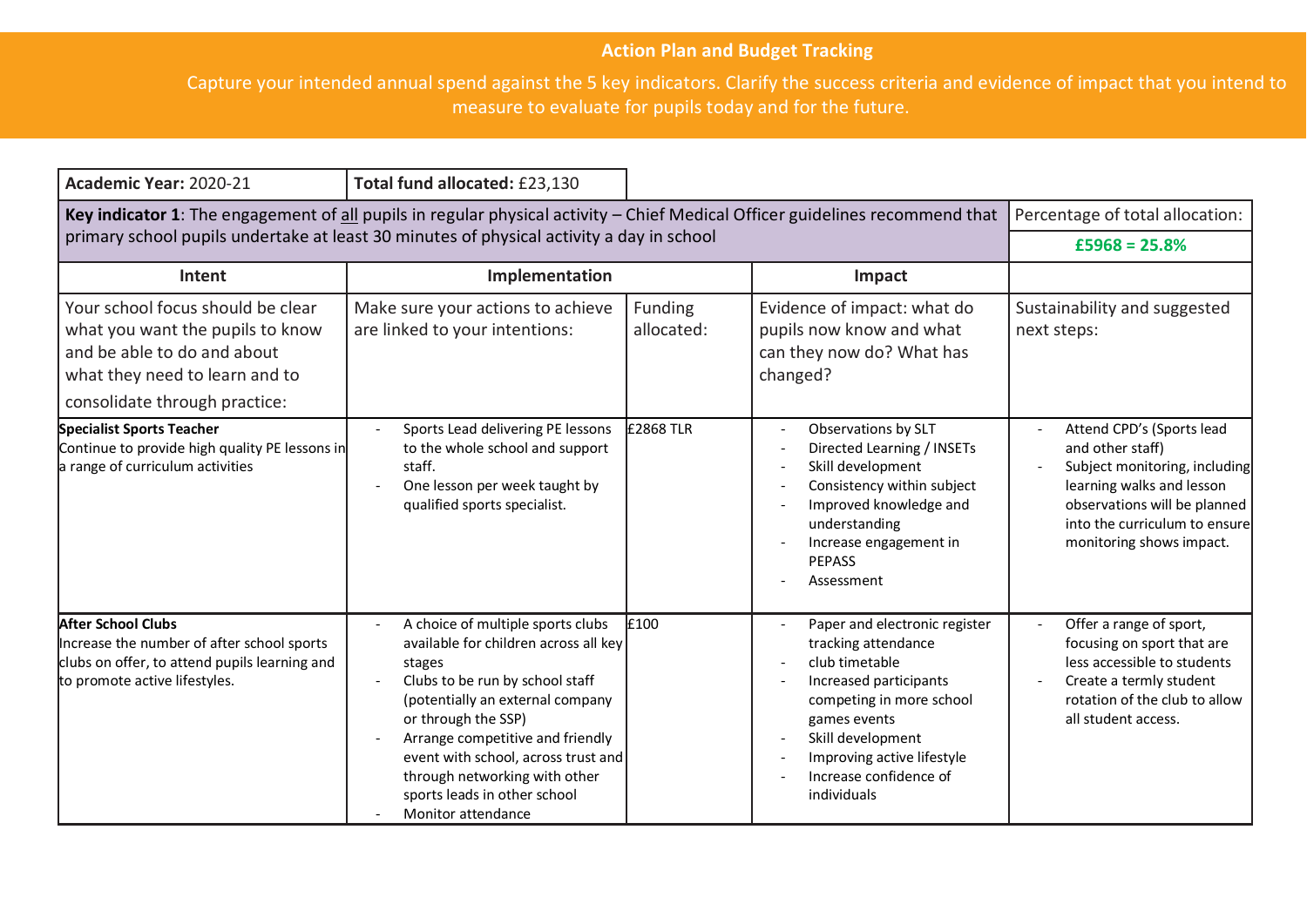| Google Classroom<br>Provide PE lessons on Google Classroom<br>during the Pandemic. Online learning was<br>introduced to keep children active at home<br>during lockdown. | Accept classroom invitations on<br>Google classroom platform in<br>order to keep in touch with classes<br>online and upload physical<br>challenges and activities.<br>Upload daily challenges for each<br>year that can be used with minimal<br>equipment.<br>Ensure pupils upload scores onto<br>$\blacksquare$<br>the class stream to show the rest<br>of class and teacher their<br>achievements. | £0    | Photo evidence in a learning<br>journey book.<br>Increased physical activity at<br>home.<br>Visual coordination aid and<br>$\sim$<br>development.<br>Level of competitiveness<br>Improving active lifestyle | Monitor pupil attendance on<br>Google Classroom.<br>Promote the positives of<br>online learning and physical<br>activity at home.<br>Create a class stream register<br>to note attendance. |
|--------------------------------------------------------------------------------------------------------------------------------------------------------------------------|------------------------------------------------------------------------------------------------------------------------------------------------------------------------------------------------------------------------------------------------------------------------------------------------------------------------------------------------------------------------------------------------------|-------|-------------------------------------------------------------------------------------------------------------------------------------------------------------------------------------------------------------|--------------------------------------------------------------------------------------------------------------------------------------------------------------------------------------------|
| Maintenance of PE equipment<br>Increasing, improving an maintaining all PE,<br>playground and physical activity equipment.                                               | Make resources available to all<br>staff to facilitate PE lessons,<br>lunchtimes and after school<br>activities.<br>Ensure lessons are sufficiently<br>$\overline{\phantom{a}}$<br>resourced.<br>Review equipment needed around<br>$\overline{\phantom{a}}$<br>scheme of work.<br>Review playground equipment<br>$\overline{\phantom{a}}$<br>with lunchtime staff.                                   | £3000 | Finance order forms<br>All pupils kept engaged in PE<br>PE and lunchtime cupboards<br>fully equipped.                                                                                                       | Continue to review and<br>develop new ideas for<br>lunchtime, after school clubs<br>and PE.                                                                                                |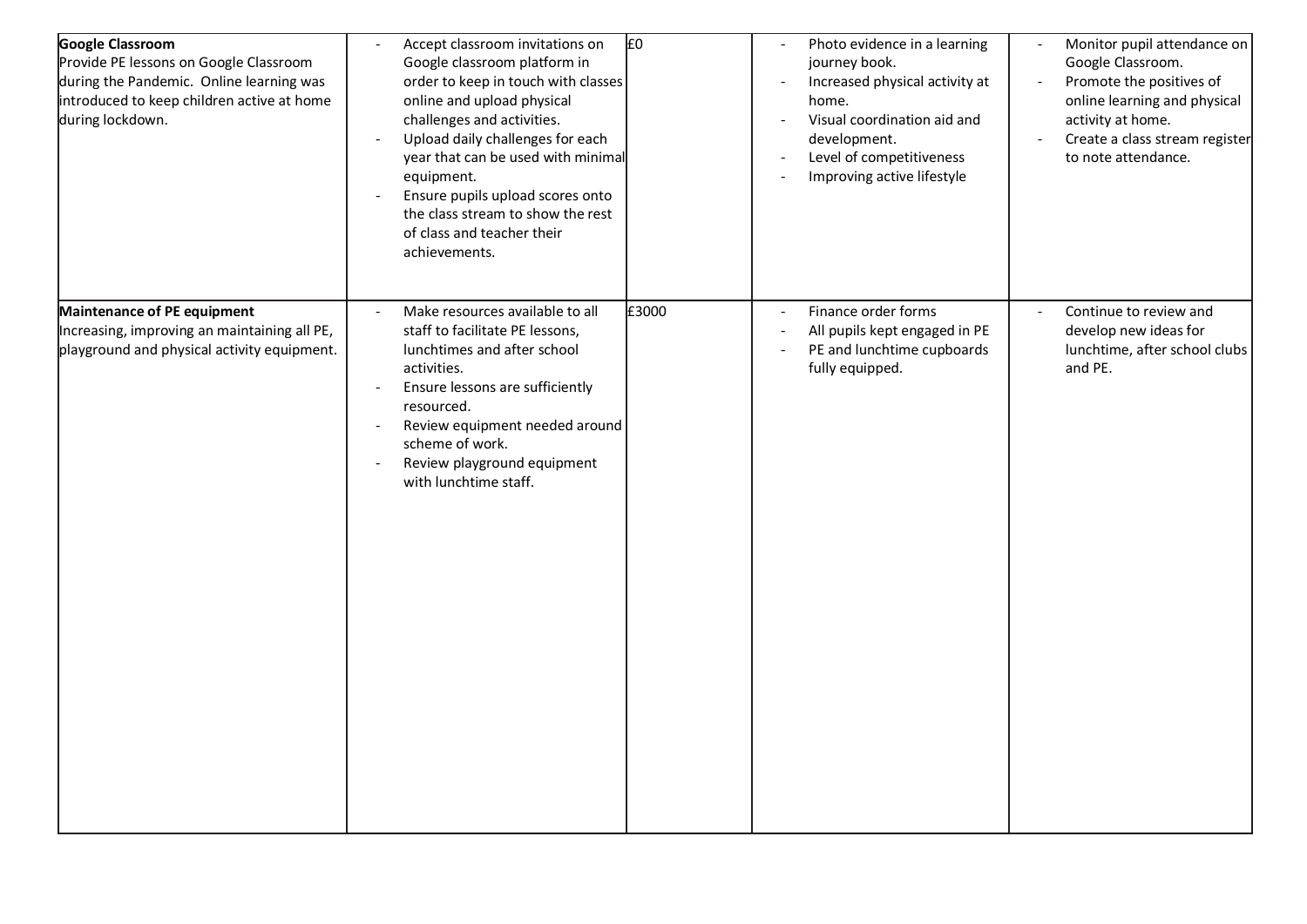| Key indicator 2: The profile of PESSPA being raised across the school as a tool for whole school improvement                                                                                           |                                                                                                                                                                                                                                                                                                                                                                        |                       |                                                                                                                                                                                                                      | Percentage of total allocation:                                                                                                                                                                                                                                                                                                                                |
|--------------------------------------------------------------------------------------------------------------------------------------------------------------------------------------------------------|------------------------------------------------------------------------------------------------------------------------------------------------------------------------------------------------------------------------------------------------------------------------------------------------------------------------------------------------------------------------|-----------------------|----------------------------------------------------------------------------------------------------------------------------------------------------------------------------------------------------------------------|----------------------------------------------------------------------------------------------------------------------------------------------------------------------------------------------------------------------------------------------------------------------------------------------------------------------------------------------------------------|
|                                                                                                                                                                                                        |                                                                                                                                                                                                                                                                                                                                                                        |                       |                                                                                                                                                                                                                      | $0 = 0%$                                                                                                                                                                                                                                                                                                                                                       |
| Intent                                                                                                                                                                                                 | Implementation                                                                                                                                                                                                                                                                                                                                                         |                       | Impact                                                                                                                                                                                                               |                                                                                                                                                                                                                                                                                                                                                                |
| Your school focus should be clear<br>what you want the pupils to know<br>and be able to do and about<br>what they need to learn and to<br>consolidate through practice:                                | Make sure your actions to achieve<br>are linked to your intentions:                                                                                                                                                                                                                                                                                                    | Funding<br>allocated: | Evidence of impact: what do<br>pupils now know and what<br>can they now do? What has<br>changed?                                                                                                                     | Sustainability and suggested<br>next steps:                                                                                                                                                                                                                                                                                                                    |
| Raising the Profile of PE at Vicarage<br>PE related matters being more visible to staff<br>and children around the school                                                                              | More display boards were put up<br>around the school with important<br>information regarding upcoming<br>competitions and PE lessons<br>including a PE kit chart and point<br>scoring system. These are located<br>in UKS2 and Blue Sports Hall.<br>Sporting achievements celebrated<br>in assemblies and school<br>newsletter.                                        | E <sub>0</sub>        | PE display boards located<br>around the school.<br>Sports kit tracked and logged<br>by PE monitors and Class<br>teachers<br>Increase in pupils wearing<br>correct PE attire.<br>Improved quality PE<br>participation | Increase more assemblies<br>connected to PE and healthy<br>living<br>Develop online registers to<br>minimize use of paper and<br>create the ability for all staff<br>to be able to view registers<br>and make parents aware<br>accordingly.<br>Update display boards with<br>up to date information<br>regarding competitions, PE<br>curriculum and key vocab. |
| <b>Sports Week</b><br>National sports week was celebrated of a<br>variety of games and activities aimed at<br>keeping active and competing in intra<br>competitions on the MUGA sports day<br>levents. | Risk assessments<br>$\overline{\phantom{a}}$<br>Organise sports days<br>$\overline{\phantom{a}}$<br>Book with Langdon SSC<br>$\overline{\phantom{a}}$<br>Sports day<br>$\overline{\phantom{a}}$<br>Continue to raise the profile of<br>$\overline{\phantom{a}}$<br>sport in school.<br>Ensure all sporting achievements<br>$\overline{\phantom{a}}$<br>are recognised. | Refer to Indicator 5  | Risk assessments<br><b>Photos</b><br>Timetable and Sports day map<br><b>Building and developing</b><br>competitive mentalities<br>Cross curricular links                                                             | Providing more inclusive<br>activities for all to access<br>Present individual sporting<br>personality awards to<br>promote school's ethos<br>throughout sports week.                                                                                                                                                                                          |
| <b>School Games Mark</b><br>Sainsbury's Gold school games mark<br>achieved after the review of schools whole<br>PE provision                                                                           | Liaise with school games organiser Refer to Indicator<br>regarding application.<br>Completed application form after Partnership.<br>the whole school's PE provision<br>was reviewed by PE lead.                                                                                                                                                                        | 5: Langdon Sports     | Application form<br>PE timetable/curriculum map<br>Competition timetable<br>Pupil awareness to increase all<br>PE, school sport and physical<br>activity.                                                            | Introduce more playground<br>monitors to exceed games<br>mark pupil leadership<br>criteria.<br>Announce sports club termly<br>rotation to increase<br>participation criteria                                                                                                                                                                                   |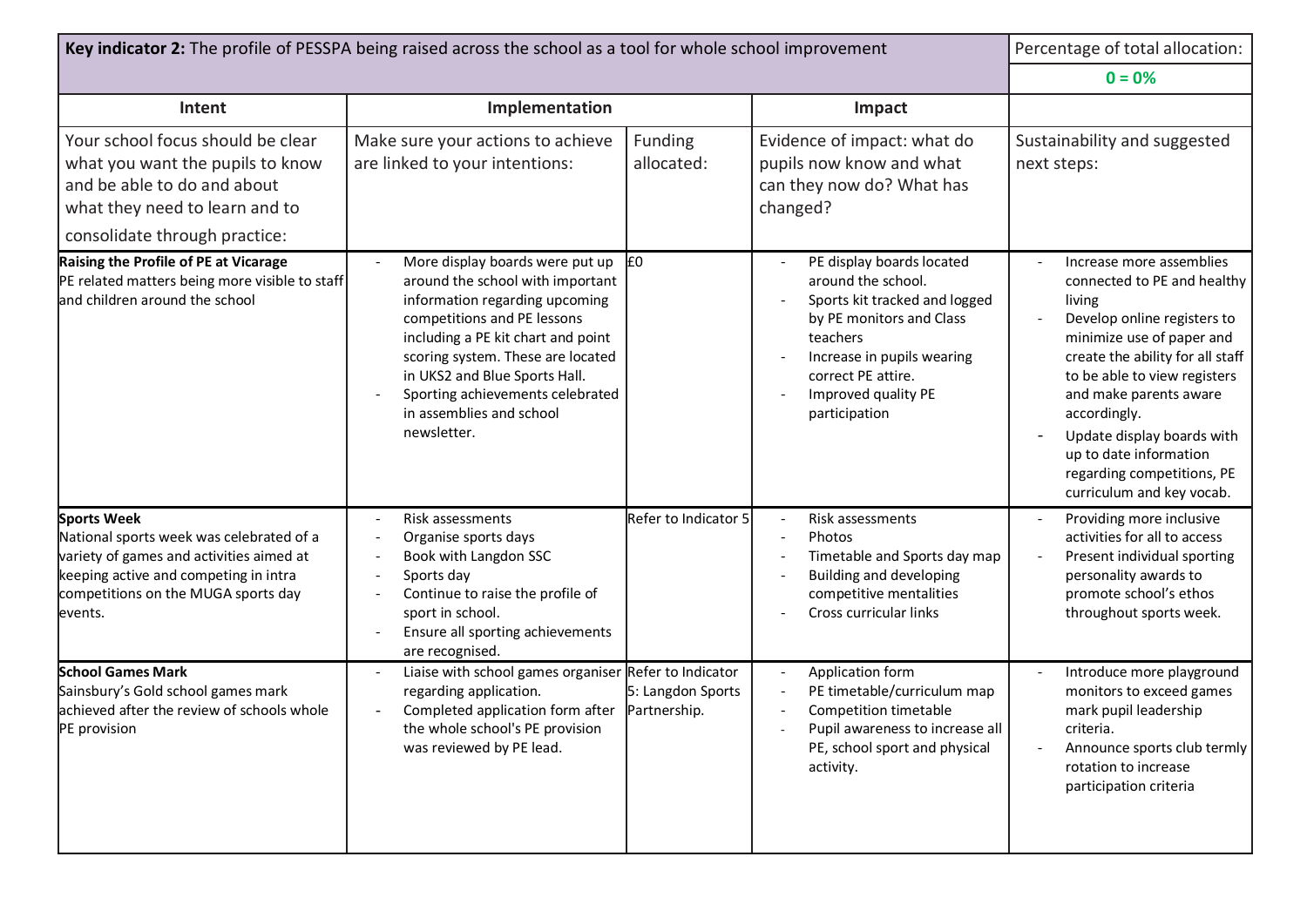| Key indicator 3: Increased confidence, knowledge and skills of all staff in teaching PE and sport                                                                                                                                  |                                                                                                                                                                                                                                                                                                  |                       |                                                                                                                                                                                | Percentage of total allocation:                                                                              |
|------------------------------------------------------------------------------------------------------------------------------------------------------------------------------------------------------------------------------------|--------------------------------------------------------------------------------------------------------------------------------------------------------------------------------------------------------------------------------------------------------------------------------------------------|-----------------------|--------------------------------------------------------------------------------------------------------------------------------------------------------------------------------|--------------------------------------------------------------------------------------------------------------|
|                                                                                                                                                                                                                                    | $£2100 = 9.1%$                                                                                                                                                                                                                                                                                   |                       |                                                                                                                                                                                |                                                                                                              |
| Intent                                                                                                                                                                                                                             | Implementation                                                                                                                                                                                                                                                                                   |                       | Impact                                                                                                                                                                         |                                                                                                              |
| Your school focus should be clear<br>what you want the pupils to know<br>and be able to do and about<br>what they need to learn and to<br>consolidate through practice:                                                            | Make sure your actions to<br>achieve are linked to your<br>intentions:                                                                                                                                                                                                                           | Funding<br>allocated: | Evidence of impact: what do<br>pupils now know and what<br>can they now do? What has<br>changed?                                                                               | Sustainability and suggested<br>next steps:                                                                  |
| LCP SOW - Supporting teachers, inspiring<br>llearners<br>PE Platform SOW with visual content for staff<br>which includes NC targets, key vocab and<br>medium term plans improving standards of<br>teaching.                        | Improved confidence towards PE £600<br>approach in teachers through<br>the use of visual planning.<br>Broad scheme of work that<br>$\overline{\phantom{a}}$<br>covers all 6 areas of NC                                                                                                          |                       | Lesson plans, registers, scheme<br>of work, learning journey book,<br>photo and video content.<br>Teachers delivering PE lessons to<br>a high standard with more<br>confidence | Staff inset training<br>Monitor and review impact<br>Organise resources to<br>match/improve PE<br>curriculum |
| <b>PE Curriculum</b><br>A new way of teaching PE and a new and<br>improved learning style for our pupils. A<br>fresh PE intent statement and coverage map<br>to give our pupils a wide range of learning in<br>physical education. | PE Lead to oversee and regularly $E_0$<br>$\overline{\phantom{a}}$<br>communicate with teachers to<br>develop a consistency in<br>learning.<br>Cross curricular links with other<br>$\blacksquare$<br>subject leaders and their<br>subjects to create a good level of<br>consistency throughout. |                       | Document evidence<br>Lesson plans<br>Coverage Map<br>Progression of Skills<br><b>Intent Statement</b><br>Class and PE coach timetables                                         | Staff inset training<br>Monitor and review<br>Staff audit                                                    |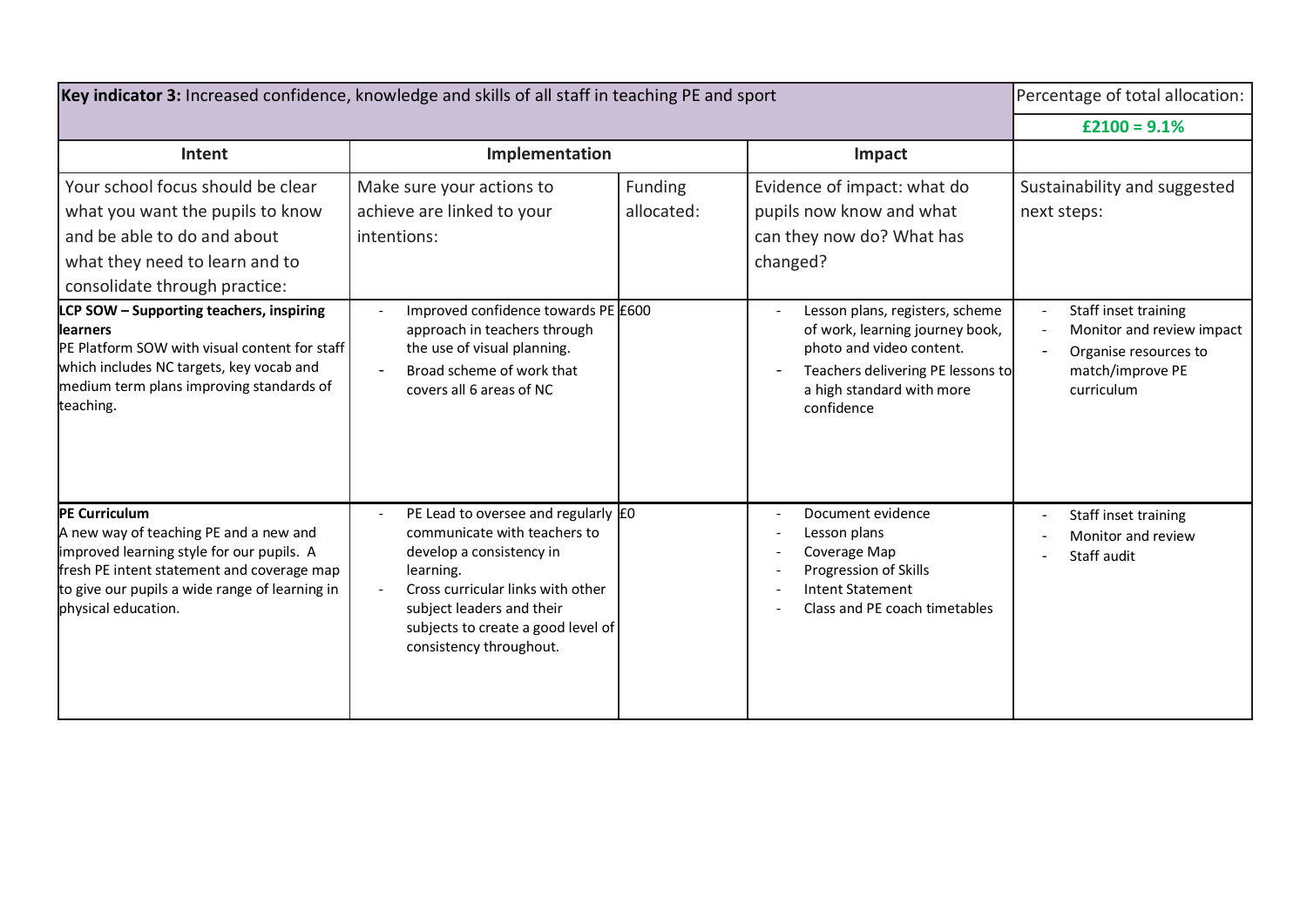| Langdon Sports Partnership CPD's:<br>School games organiser membership CPD<br>package available to cluster schools for<br>selected school staff to improve quality of<br>teaching.              | Apply for CPD package<br>$\overline{\phantom{a}}$<br>Staff questionnaire to identify<br>what appropriate training is<br>needed and where confidence is<br>lacking.<br>Book selected staff onto specific<br>training courses.          | £200 | Langdon competition calendar<br>Photos<br>Competition placings<br>Increased confidence and<br>experience in competitive<br>engagement in pupils. | Staff questionnaire to<br>identify strengths they have<br>developed through CPD and<br>weaknesses they may or<br>may not have improved on<br>Offer more CPD<br>opportunities to staff. |
|-------------------------------------------------------------------------------------------------------------------------------------------------------------------------------------------------|---------------------------------------------------------------------------------------------------------------------------------------------------------------------------------------------------------------------------------------|------|--------------------------------------------------------------------------------------------------------------------------------------------------|----------------------------------------------------------------------------------------------------------------------------------------------------------------------------------------|
| Specialist PE teacher training<br>PE lead attending courses and training to<br>enhance knowledge and skills                                                                                     | Apply and book training for<br>$\overline{\phantom{a}}$<br>different sports.                                                                                                                                                          | £350 | Attendance<br>$\blacksquare$<br>Certificate<br>Photo evidence<br>Evidence of work                                                                | Look into the possibility of<br>attending training for<br>different subject areas such<br>as IT, Mentoring etc.                                                                        |
| Get Set 4 PE Subscription<br>Platform that assists with the quality of PE<br>teaching from staff. Provides template<br>documents, adapted activities for indoor and<br>outdoor provision of PE. | Give staff login details to access<br>$\overline{\phantom{a}}$<br>all resources and activities.                                                                                                                                       | £450 | Website<br>$\overline{\phantom{a}}$<br>Photo evidence<br>Resource sheets<br>Video evidence of activities<br>PE planning and assessment           | PE audit questionnaire from<br>staff.<br>Completed resource sheets<br>from pupils.<br>Renew if teacher's give<br>positive feedback and like<br>the platform.                           |
| Staff PE CPD<br>Gymnastics and Dance CPD training to upskill<br>teachers and improve confidence in teaching<br>Gym and Dance.                                                                   | Training delivered via Zoom<br>$\sim$<br>meetings to all teaching staff.<br>Resources provided by Martin<br>Radmore from Vision ED for<br><b>Gymnastics and Caroline Forrest</b><br>provided quality resources for<br>Dance training. | £500 | Photo evidence<br>Learning book                                                                                                                  | Staff questionnaire to<br>identify how successful<br>training was.<br>Renew if teacher's give<br>positive feedback regarding<br>CPD.                                                   |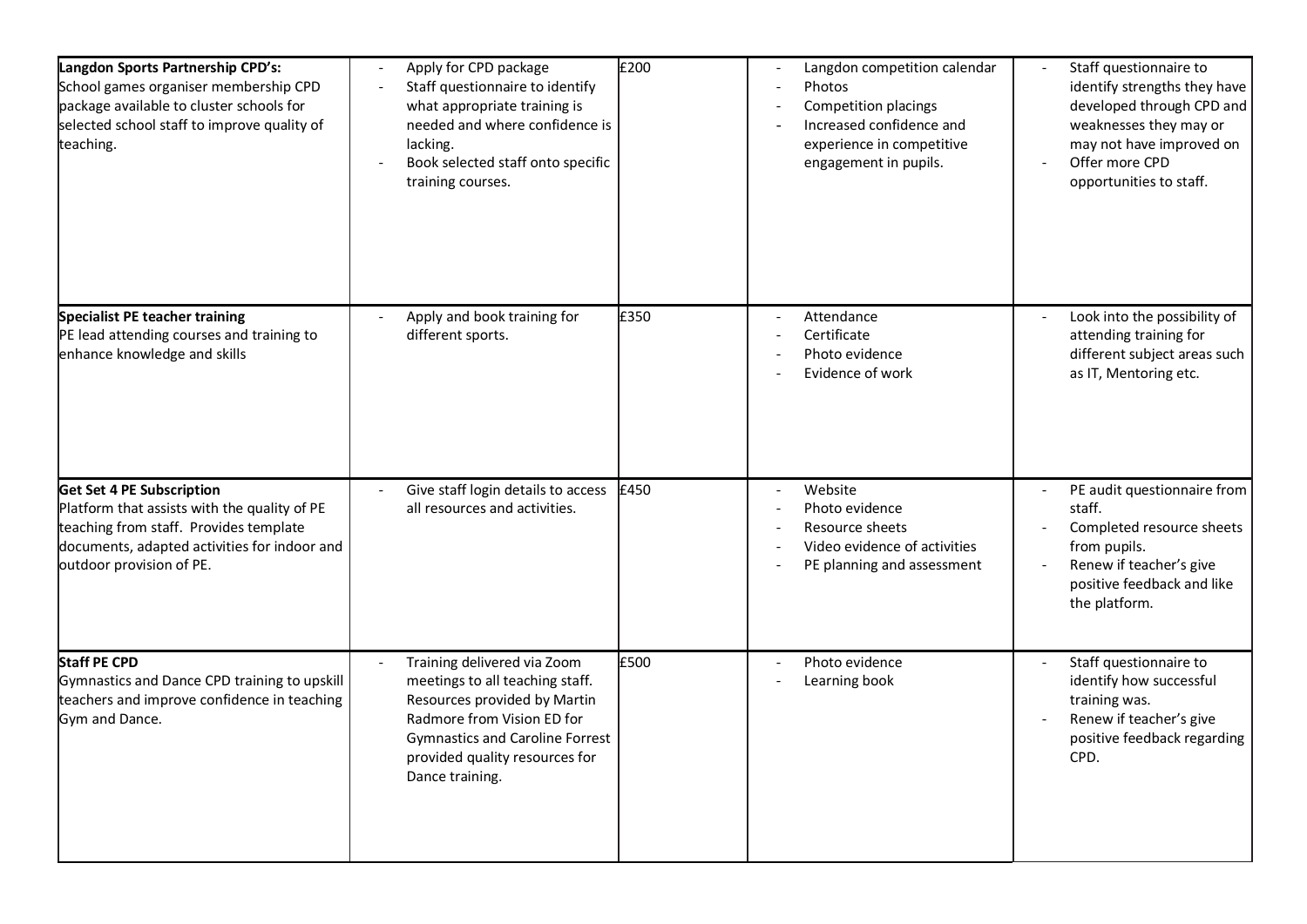| Key indicator 4: Broader experience of a range of sports and activities offered to all pupils                                                                                                            |                                                                                                                                                                                                                           |                              |                                                                                                                                                                                                          | Percentage of total allocation:<br>$£550 = 2.4%$                                                               |
|----------------------------------------------------------------------------------------------------------------------------------------------------------------------------------------------------------|---------------------------------------------------------------------------------------------------------------------------------------------------------------------------------------------------------------------------|------------------------------|----------------------------------------------------------------------------------------------------------------------------------------------------------------------------------------------------------|----------------------------------------------------------------------------------------------------------------|
| Intent                                                                                                                                                                                                   | Implementation                                                                                                                                                                                                            |                              | Impact                                                                                                                                                                                                   |                                                                                                                |
| Your school focus should be clear<br>what you want the pupils to know<br>and be able to do and about<br>what they need to learn and to<br>consolidate through practice:                                  | Make sure your actions to<br>achieve are linked to your<br>intentions:                                                                                                                                                    | <b>Funding</b><br>allocated: | Evidence of impact: what do<br>pupils now know and what<br>can they now do? What has<br>changed?                                                                                                         | Sustainability and suggested<br>next steps:                                                                    |
| Build links with Sports Clubs outside of<br><b>school</b><br>Trials and opportunities to join clubs outside<br>of school                                                                                 | Enquire and contact outside<br>sports clubs who are interested<br>in welcoming pupils to join their<br>clubs<br>Gifted & Talented attending<br>district and local borough trials                                          | l£0                          | Photo evidence<br>Parent and pupil voice<br>Email evidence<br>Registers                                                                                                                                  | Information updated<br>regularly regarding trials<br>and training for outside<br>clubs or in the local borough |
| Provide pupils with access to a wide variety<br>of different Sports:<br>Provide additional sports provision during<br>lunchtime and after school as well as to more<br>vulnerable groups including SEND. | Planned trips linked to Sport.<br>$\overline{\phantom{a}}$<br>Use of medals and trophies to<br>motivate and excite children to<br>enter into competitive sport.<br>Attending inter competitions<br>hosted by Langdon SSC. | £300                         | <b>Excitement and interest</b><br>amongst pupils relating to PE<br>and Sport.<br>High attendance across all sports<br>clubs with specialist PE coach.<br>Promoting a healthy lifestyle to<br>all pupils. | Review and retain level of<br>consistency in providing<br>great opportunities for sport<br>across the school.  |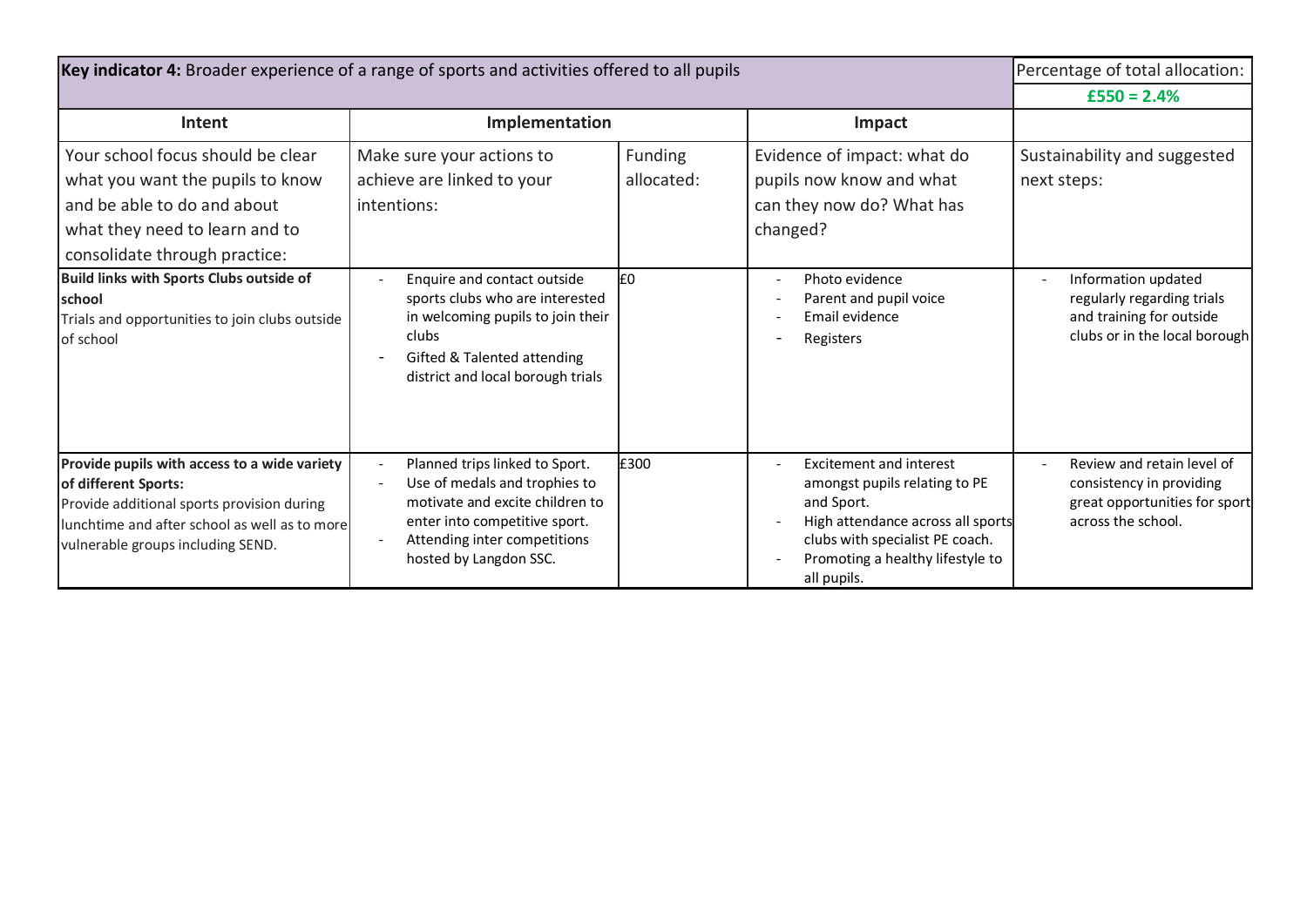| Key indicator 5: Increased participation in competitive sport                                                                                                           |                                                                                                                                                                                                                                                                                                                                                                                                                                   |                       | Percentage of total allocation:                                                                                                                                                                                                                                                                                                                                                                                |                                                                                                                                                                                                  |
|-------------------------------------------------------------------------------------------------------------------------------------------------------------------------|-----------------------------------------------------------------------------------------------------------------------------------------------------------------------------------------------------------------------------------------------------------------------------------------------------------------------------------------------------------------------------------------------------------------------------------|-----------------------|----------------------------------------------------------------------------------------------------------------------------------------------------------------------------------------------------------------------------------------------------------------------------------------------------------------------------------------------------------------------------------------------------------------|--------------------------------------------------------------------------------------------------------------------------------------------------------------------------------------------------|
|                                                                                                                                                                         |                                                                                                                                                                                                                                                                                                                                                                                                                                   |                       |                                                                                                                                                                                                                                                                                                                                                                                                                | $£2375 = 10.3%$                                                                                                                                                                                  |
| Intent                                                                                                                                                                  | Implementation                                                                                                                                                                                                                                                                                                                                                                                                                    |                       | Impact                                                                                                                                                                                                                                                                                                                                                                                                         |                                                                                                                                                                                                  |
| Your school focus should be clear<br>what you want the pupils to know<br>and be able to do and about<br>what they need to learn and to<br>consolidate through practice: | Make sure your actions to<br>achieve are linked to your<br>intentions:                                                                                                                                                                                                                                                                                                                                                            | Funding<br>allocated: | Evidence of impact: what do<br>pupils now know and what<br>can they now do? What has<br>changed?                                                                                                                                                                                                                                                                                                               | Sustainability and suggested<br>next steps:                                                                                                                                                      |
| Langdon School Sports Partnership<br>Competitions:<br>Weekly competitive inter sports tournaments<br>for years 1-6 across the whole academic year                       | Register for partnership<br>competition events<br>Regular school cover organised<br>$\sim$<br>by SLT & PE lead for weekly<br>competition attendance.<br>Complete risk assessments<br>$\overline{\phantom{a}}$<br>Train/prepare sports teams<br>(multiple year groups) prior<br>competitive events<br>Increase opportunities for<br>physical activity throughout the<br>school day.                                                | £2160                 | Competition placings<br>Competition entry forms<br>Emails<br>Completed risk assessment<br>Increased confidence, self-<br>esteem and experience in a<br>competitive environment for<br>pupils.<br>Pupils showing more resilience<br>in competitions demonstrating<br>one of our core values<br>Pupils developing key skills.<br>Pupils being familiar with<br>competitive sport and improving<br>understanding. | Membership will be<br>renewed<br>Continue to develop sports<br>teams through clubs,<br>lunchtime activities and<br>allocated time for Mr Griffin<br>to train teams for upcoming<br>competitions. |
| Newham Schools Football Association:<br>Borough wide schools football leagues aimed<br>at years 5 & 6 pupils                                                            | Complete entry forms for events. £15<br>$\sim$<br>Train/prepare teams for<br>$\blacksquare$<br>competition<br>School cover organised by SLT<br>$\overline{\phantom{a}}$<br>team<br>Complete risk assessments<br>$\overline{\phantom{a}}$<br>Link after school club to coaching<br>of specialist players<br>Liaise with other PE leads that<br>are part of the NSFA and<br>organise competitive matches<br>and also friendlies too |                       | League table standings<br>Completed risk assessments<br>Photos                                                                                                                                                                                                                                                                                                                                                 | Renew membership with<br>Linda Flowers                                                                                                                                                           |